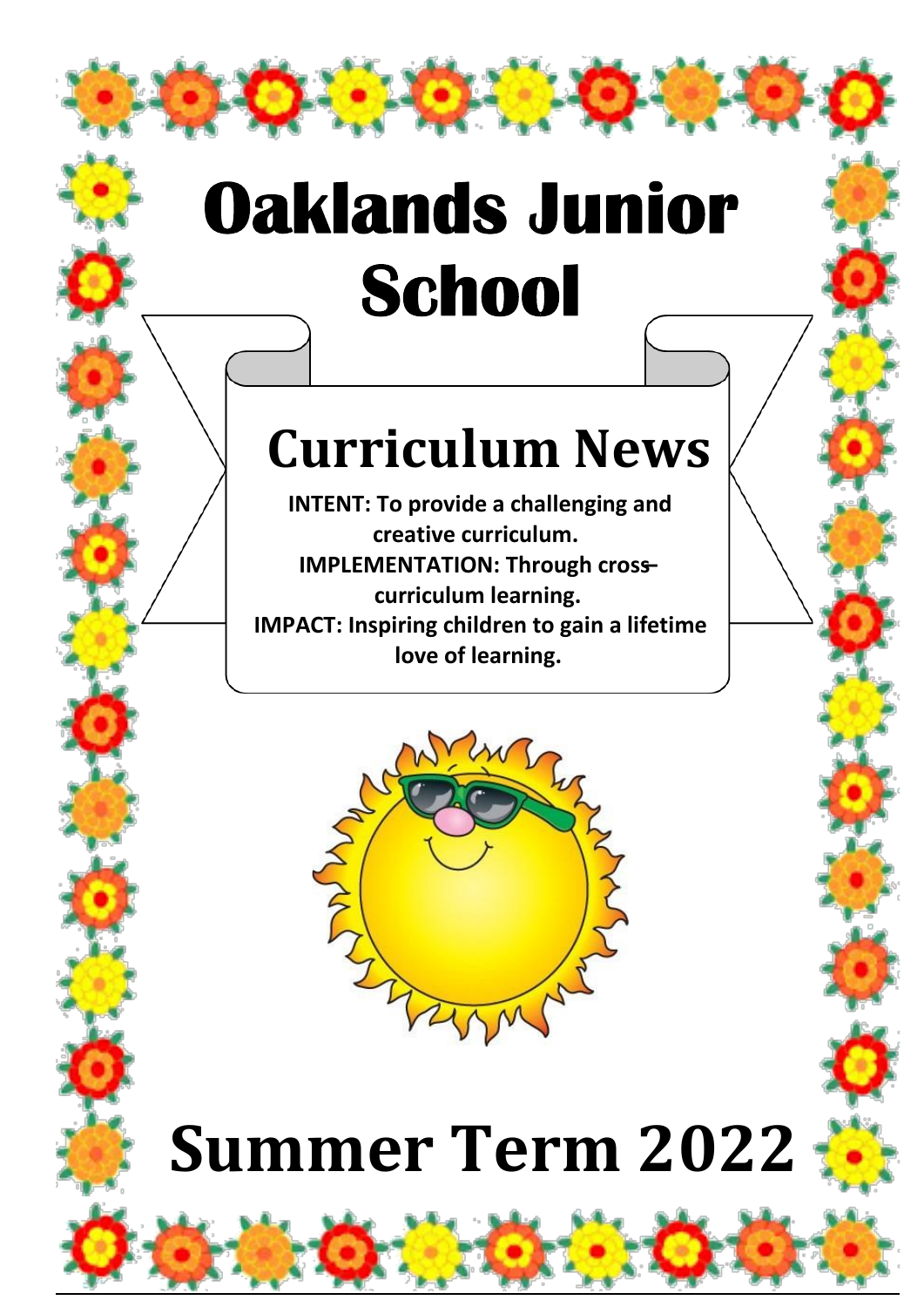#### **Year 3 Adults in Year 3: Miss McComish, Mrs Jones, Miss Green, Mrs Yeatman, Mrs Roberts, Miss Dyer**

#### **Mathematics**

- Mental and written strategies for addition, subtraction, multiplication and division.
- Consolidate multiplication facts up to 2s, 3s, 4s, 5s, 8s, 10s.
- Identify fractions of shapes, and find simple fractions of shapes and numbers. Equivalent fractions and addition of simple fractions.
- Investigate number patterns and use findings to solve puzzles.
- Solve one and two-step mathematical word problems.
- Use standard measures for weight and length accurately. Read scales with increasing accuracy when measuring.
- Reading and understanding time in different forms.

#### English

- Information Text
- Howard Carter inspired writing
- Poetry
- Learning spelling rules and investigating patterns through games.
- Guided Reading sessions
- VIPERS

#### Science (and Outdoor Learning)

- Light and Shadows identifying light sources around us; investigating how light travels and how shadows are formed; understanding how reflections are formed.
- Animals including humans
- Pond dipping and life cycle of a frog.
- Year group gardening

#### **History**

• Ancient Egyptians

#### Religious Education

• Sikhism – why is it important for Sikhs to share?

#### Physical Education

- Athletics jumping (high jump, long jump & triple jump), running (sprinting and distance), throwing (tennis ball, javelin, shot putt).
- Cricket
- **Dance**
- Swimming lessons on Tuesday mornings

#### **PE lessons are on Monday and Wednesday. School PE kit should be available on ALL days of the week. They need to be brought in on Monday and taken home to be checked/washed on Friday. Water bottles and sun hats required.**

#### Music

• Exploring music using the Charanga scheme of work.

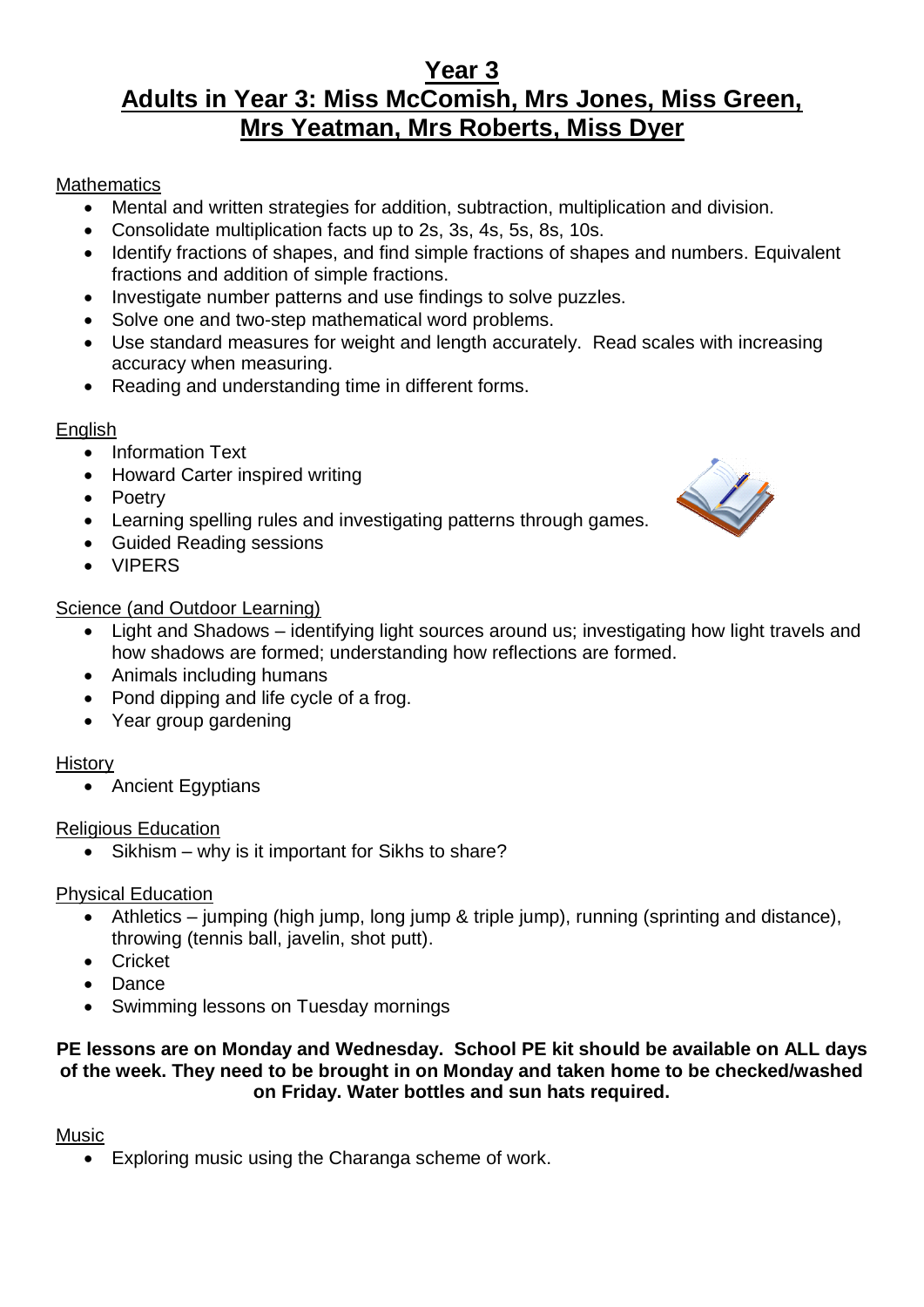#### **Computing**

- Word processing skills
- Coding
- E-safety; staying safe on-line

#### Design and Technology

- Sewing Egyptian broad collars using binca
- Pneumatic models

#### Art

• Observational Drawing

#### **Art activities – Please keep an old shirt or apron in school at all times.**

#### PSHE

- Changes identifying changes since we have been in Year 3; mapping out our life stories; considering changes as we move up a year group; setting targets for the future.
- Sun Safety

#### French

- Revision of colours, numbers, letters and common instructions and greetings.
- The children will learn a variety of traditional French songs and stories, and also learn about life in France through looking at webcams, maps, films, etc.
- Learning to form simple sentences in French, both written and oral.



#### Homework

- Teams homework set on Wednesday, due following Tuesday.
- Learning times tables for weekly test every Friday.
- Weekly spellings to be in on Monday, (given out on Wednesday).
- Daily reading (Mon Fri) minimum 10 mins. To be recorded in Homework Diary. If your child reads 5 times at home over the course of a week they receive a house point; if they do this every week for half a term they will receive a merit.
- After half term, Year 3 children give a talk about something that is important to them. They will need to prepare these talks as homework to be presented in class.

#### **Please check your child's homework diary regularly and sign it at the end of each week. Please record every time you read with your child. If your child has any difficulty with their homework, please record this in their diary.**

**PLEASE provide your child with a named bottle that they can fill daily with water. It can get very warm in the year 3 classrooms in the summer term.**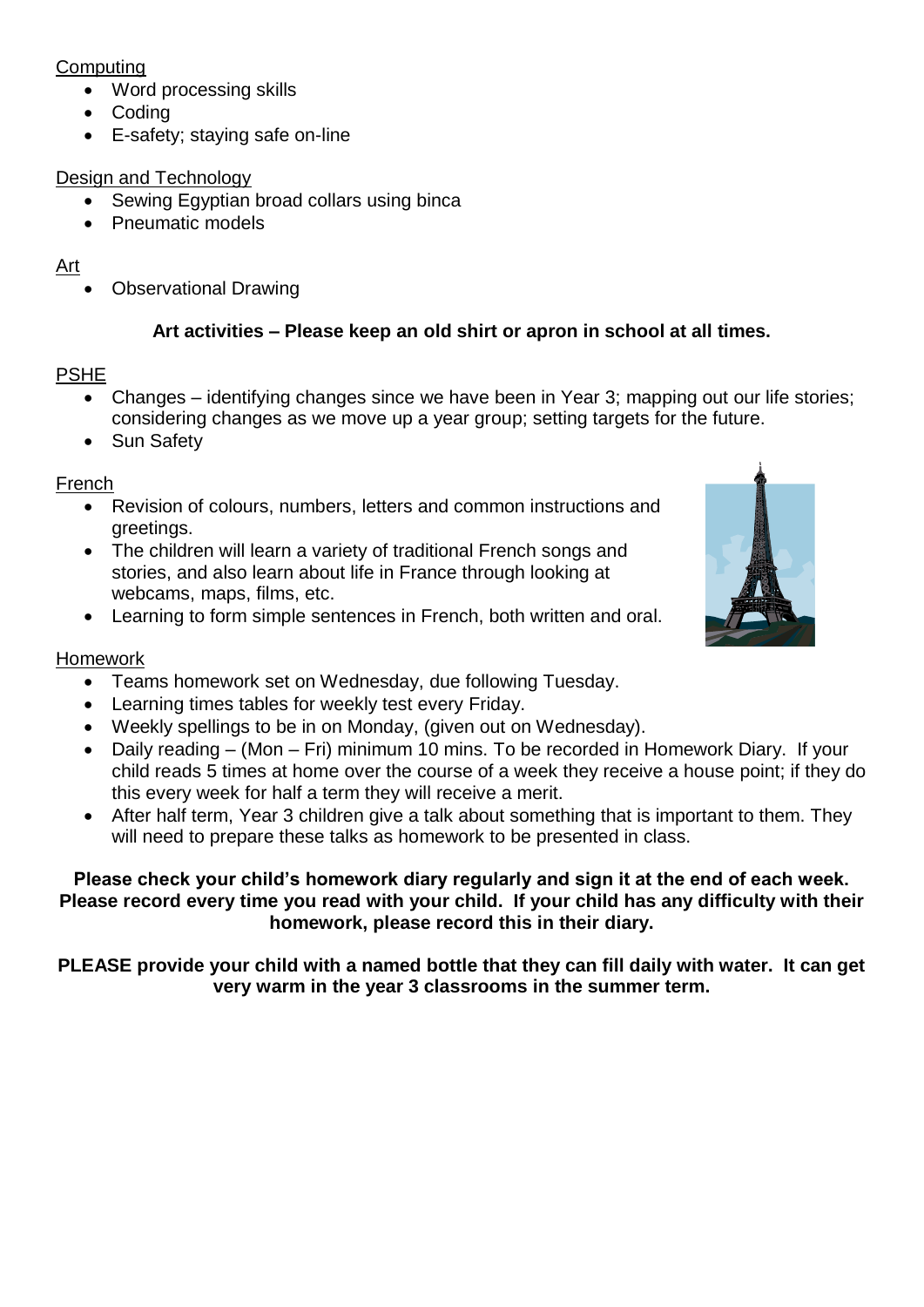#### **Year 4 Adults in Year 4: Mr Lee, Miss Davidson, Mrs Smith, Mrs Winter, Mrs Phillips & Mr Robinson**

#### **Mathematics**

- Using written methods to add, subtract, multiply and divide in word problems
- Fractions and decimals, ratio and proportion
- Capacity, measurements, time problems, area and perimeter
- Properties of shapes, drawing 2D shapes, lines of symmetry
- Reading scales, presenting and interpreting data, metric units
- Times tables check

#### English

- Wind in the Willows: figurative speech, newspaper reports, wanted posters, poetry
- Letter Writing
- Comprehension skills
- Grammar & punctuation rules
- Guided reading skills
- Guided writing
- VIPERS

#### Science (and Outdoor Learning)

- States of matter: understanding the three states of matter
- Animals including teeth, the human digestive system and food chains
- Habitats including classification of plants and animals
- Year group gardening

#### **Geography**

• Modern-day Rome and comparisons with Crowthorne and Ufton Nervet.

#### **History**

- Vikings
- Ufton Court Presentation to parents  $-$  Tuesday 10<sup>th</sup> May at 6pm

#### Religious Education

- Judaism- How do Jewish people show commitment?
- Christianity Do you have to go to church to be religious?
- Rabbi visit  $17<sup>th</sup>$  June

#### Physical Education

- Games Racket/Bat and Ball Games Tennis, Kwik Cricket and Rounders
- Athletics
- Swimming (Tuesdays for first five weeks of 1<sup>st</sup> half term) for identified children in Year group
- Preparation for Sports Day

**Children should come to school in their School PE kit on Tuesdays and Wednesdays until 18th May. From 23rd May, they should come to school in their School PE kit on Mondays and Wednesdays. Trainers in preference to plimsolls now please. Water bottles and sun hats required.**



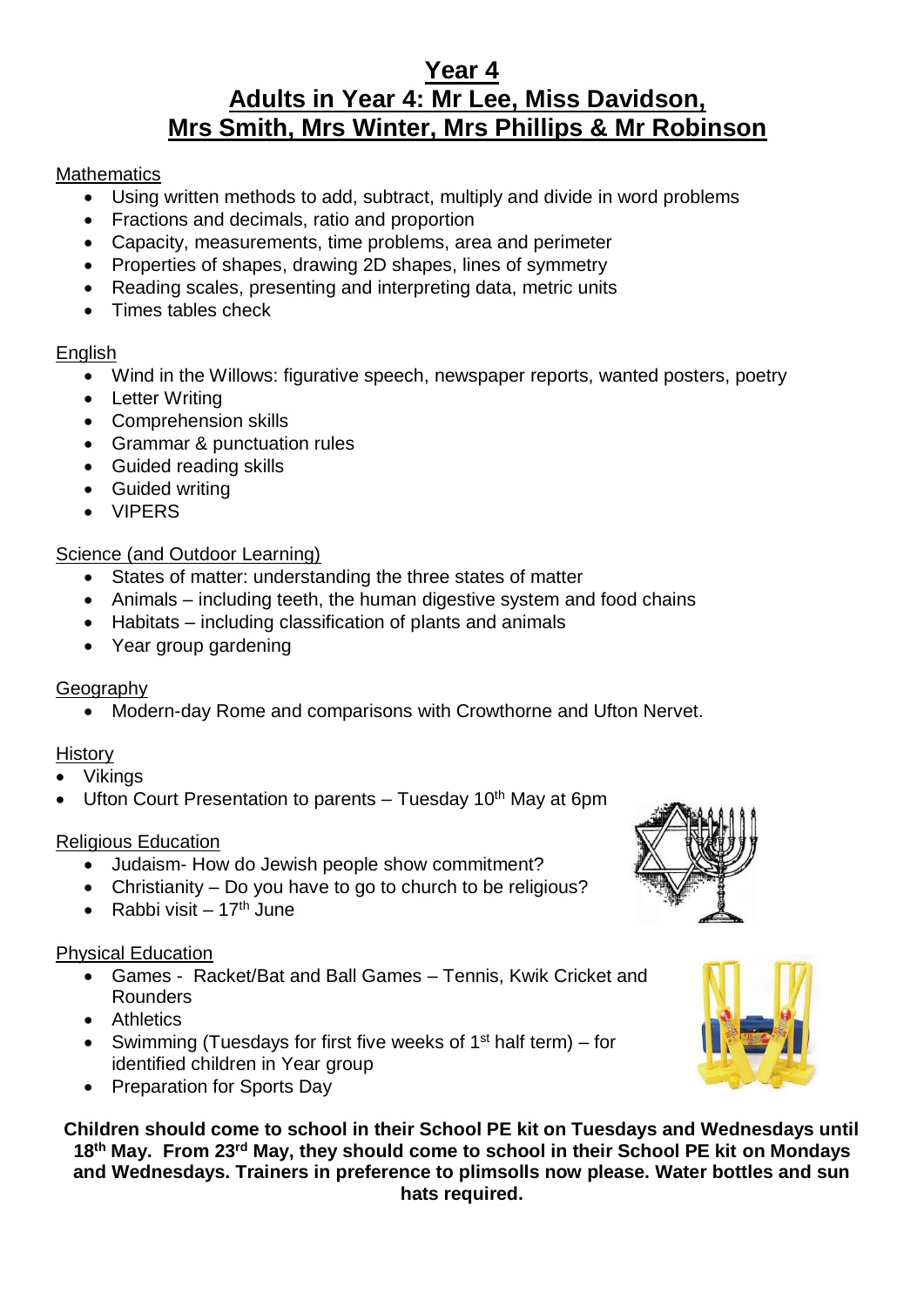#### Music

- Singing and playing instruments
- Dimensions of music (pulse, rhythm, pitch etc).
- Improvision & Composition

#### **Computing**

- Spreadsheets
- Multimedia presentation
- Research
- E-safety; staying safe on-line

#### PSHE

- Celebrating differences
- 'Healthy me' including healthy friendships, group dynamics, smoking and alcohol
- 'Relationships', including love & loss
- Understanding Changes 'unique me' and accepting change

#### French

- Parts of the body & colours
- Writing sentences: word order, negatives, questions, use of plural, adjectival agreement
- Songs, games and stories

#### Design and Technology

- Cooking (Anglo-Saxon stew and Italian pizzas)
- Iron Man light up heads
- Weaving

#### Art

- Michaelangelo
- Still life, including use of watercolours & pencils

#### **Art activities – Please keep an old shirt or apron in school at all times.**

#### Homework

- Mathematics Maths Whizz (at least 30 minutes per week between Thursday and Tuesday evening). Weekly times tables tests on a Monday.
- Assignments set on Teams on Friday, to be handed in by the following Wednesday.
- Spelling homework sheet to be completed and handed in the following Tuesday.
- Daily reading of school reading book (5 times a week) minimum 10 mins. At least once a week read to an adult. To be recorded in Homework Diary.

#### **Please check your child's homework diary regularly and sign it at the end of each week.**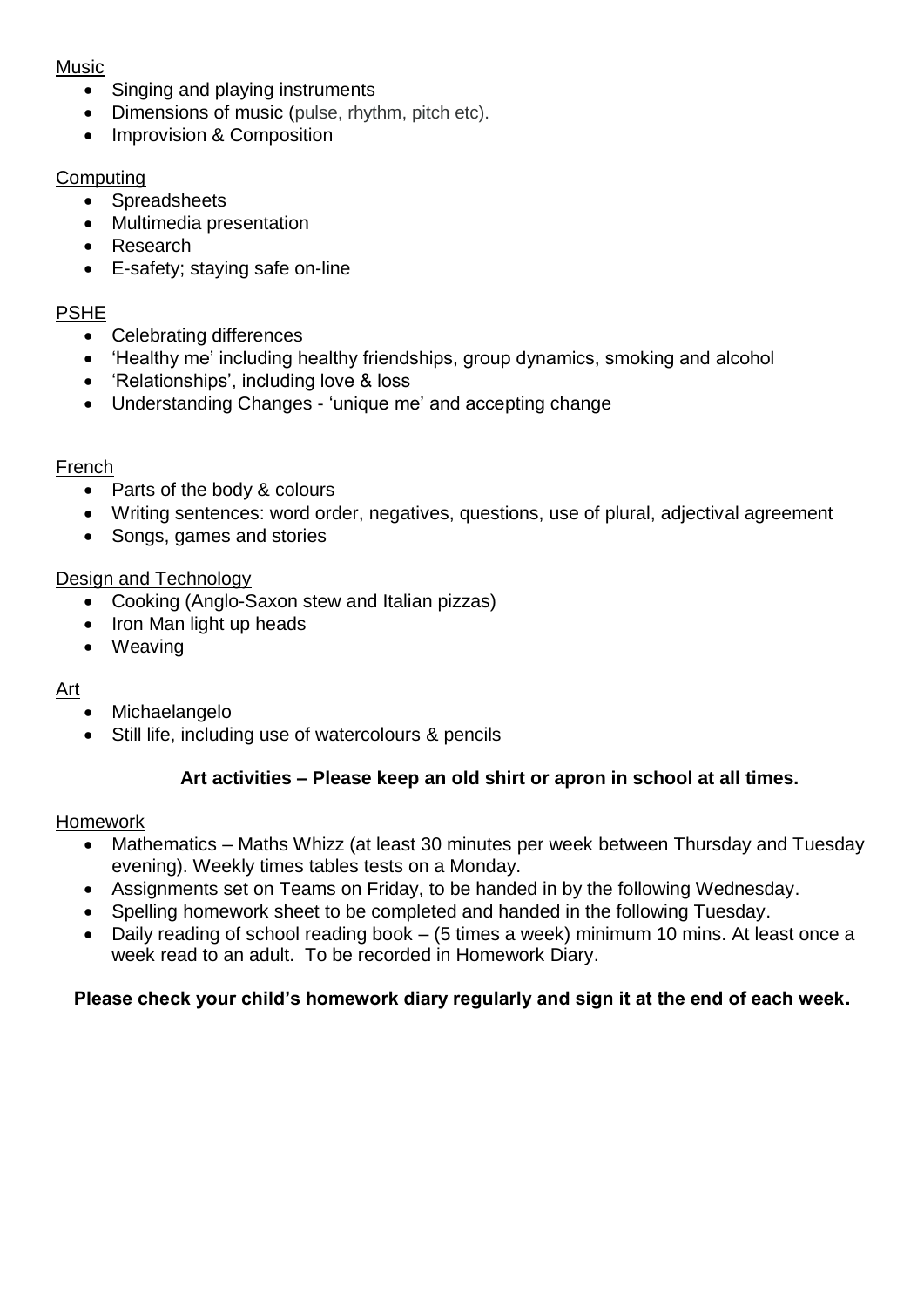#### **Year 5-Summer Adults in Year 5: Miss Hanks, Miss Noad, Mrs Townend, Mrs Mooney, Miss George**

#### **Mathematics**

The key learning objectives for Year 5 are listed below, but each child will progress towards these at their own rate.

- Use of 4 rules of number (addition, subtraction, multiplication, division).
- Word problems involving capacity, volume, weights and measures.
- Area and perimeter of irregular shapes including scaled drawings.
- Converting between units of time (months of year, days in each month, days in a week/year, leap year – seconds, minutes, hours).
- Fractions/decimals and percentages.
- Comparing angles acute/obtuse/reflex and measuring angles accurately with a protractor. Working out a missing angle in a triangle. Estimating angles. Drawing angles.
- Properties of rectangles to find lengths and angles.
- 3D shapes, names and properties of regular and irregular polygons.
- Shape reflection across a horizontal and diagonal line. Shape translation.
- Statistics, line graphs, frequency tables, interpreting tables and timetables.

#### **Each child is expected to learn their times tables which will be tested every week.**

#### **English**

- Reading: The children are asked to read 5 times a week, reading the same book at home and school. VIPERS.
- Writing: We will be learning rules surrounding punctuation and grammar. We will also be writing balanced arguments, character descriptions and newspaper articles
- Spelling: Each child receives a half-termly list of spellings. We practise them each week in class including their meanings. Spelling tests are at the end of each half term.

#### **End of year testing in mathematics, grammar, punctuation, spelling and reading comprehension will take place during the second half term.**

#### Science (and Outdoor Learning)

- This term's science topics are Changing Materials and Growing up.
- Year group gardening.

#### **History**

• We will be looking at the history of the local area (Crowthorne), including how and why change has happened and the impact on modern life.

#### Design and Technology

- Building Bridges linked with our Geography topic.
- Making biscuits and designing and making packaging.

#### Geography

• After half term we will be learning about 'rivers' and we will be following the river from source to sea, exploring its path as well as how rivers affect us and the world around us. We will be visiting the River Pang towards the end of the year.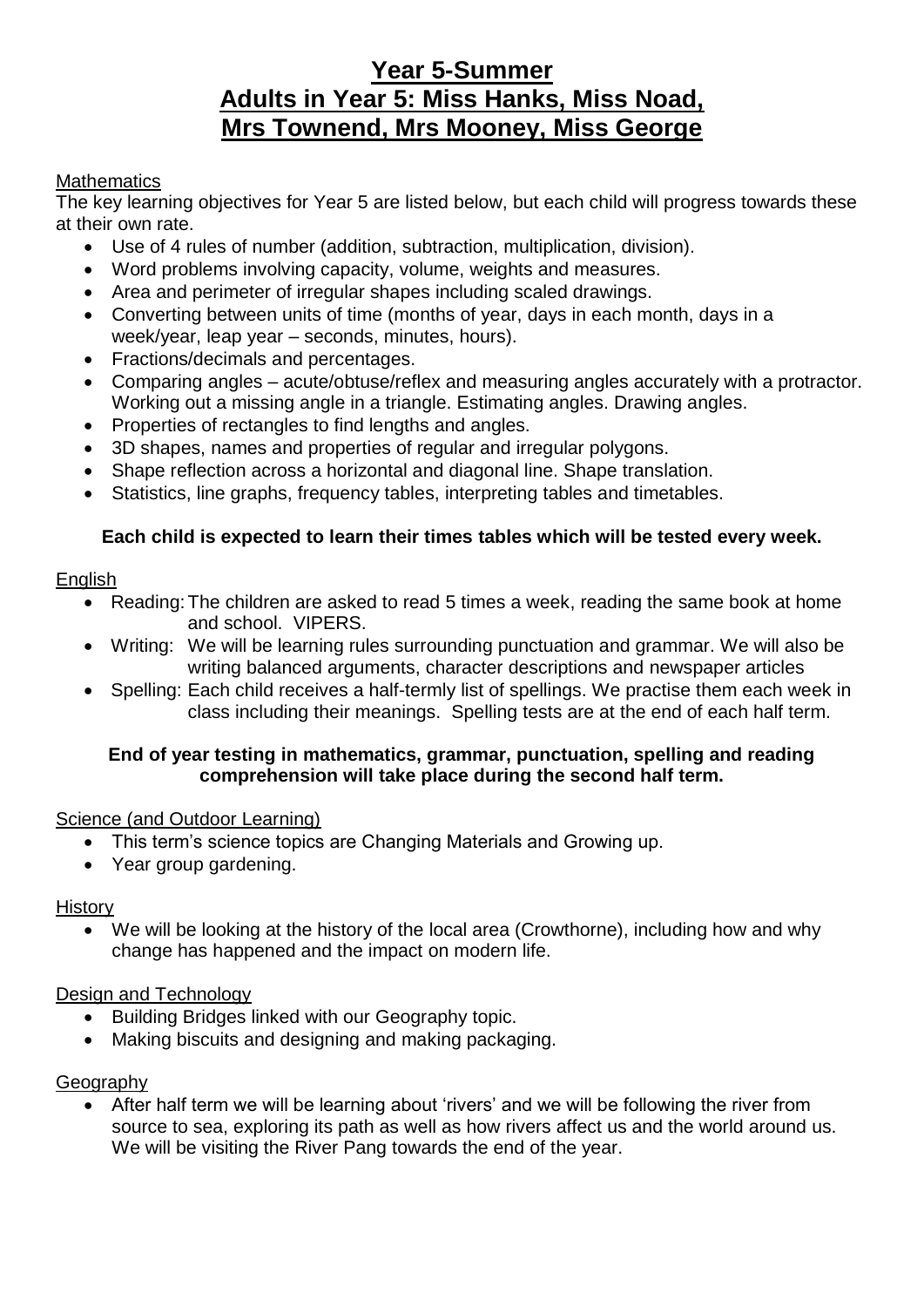#### Religious Education

• We will continue to explore the significance and meaning of stories and beliefs from a Hindu and Christian perspective.

#### Physical Education

- Tuesdays: Rounders/ Cricket
- Thursdays: Touch Rugby/ Athletics.

#### **School PE kit should be worn on PE days.**

#### Art

• Studying the work of Cezanne and Kandinsky.

#### **Art activities – Please keep an old shirt or apron in school at all times.**

#### Music

• Explore the inter-related dimensions of music, including texture and structure, through topics including rivers. We will also be following the Charanga scheme of work, which studies different songs.

#### **Computing**

- We will work on Spreadsheets, animation techniques, hyperlinks and coding.
- E-safety; staying safe on-line.

#### French

- Year 5 will be looking at using size adjectives in a sentence.
- They will also be practising their conversational French.

#### PSHE

- Our units of study after half term will be 'Relationships' and 'Changes'. As part of our PSHE this term we will be including Puberty. Resources that will be used in the topic will be shared with parents nearer the time.
- Heartstart.

#### Homework

- In addition to our weekly spellings and times tables, 30 minutes of Maths Whizz and grammar will be set every Thursday, to be handed in the following Tuesday.
- Children should read for 10 minutes every night and be heard by an adult at least once a week.

#### **Please check your child's homework diary weekly and sign it by Monday morning as all diaries are checked on Monday for messages.**



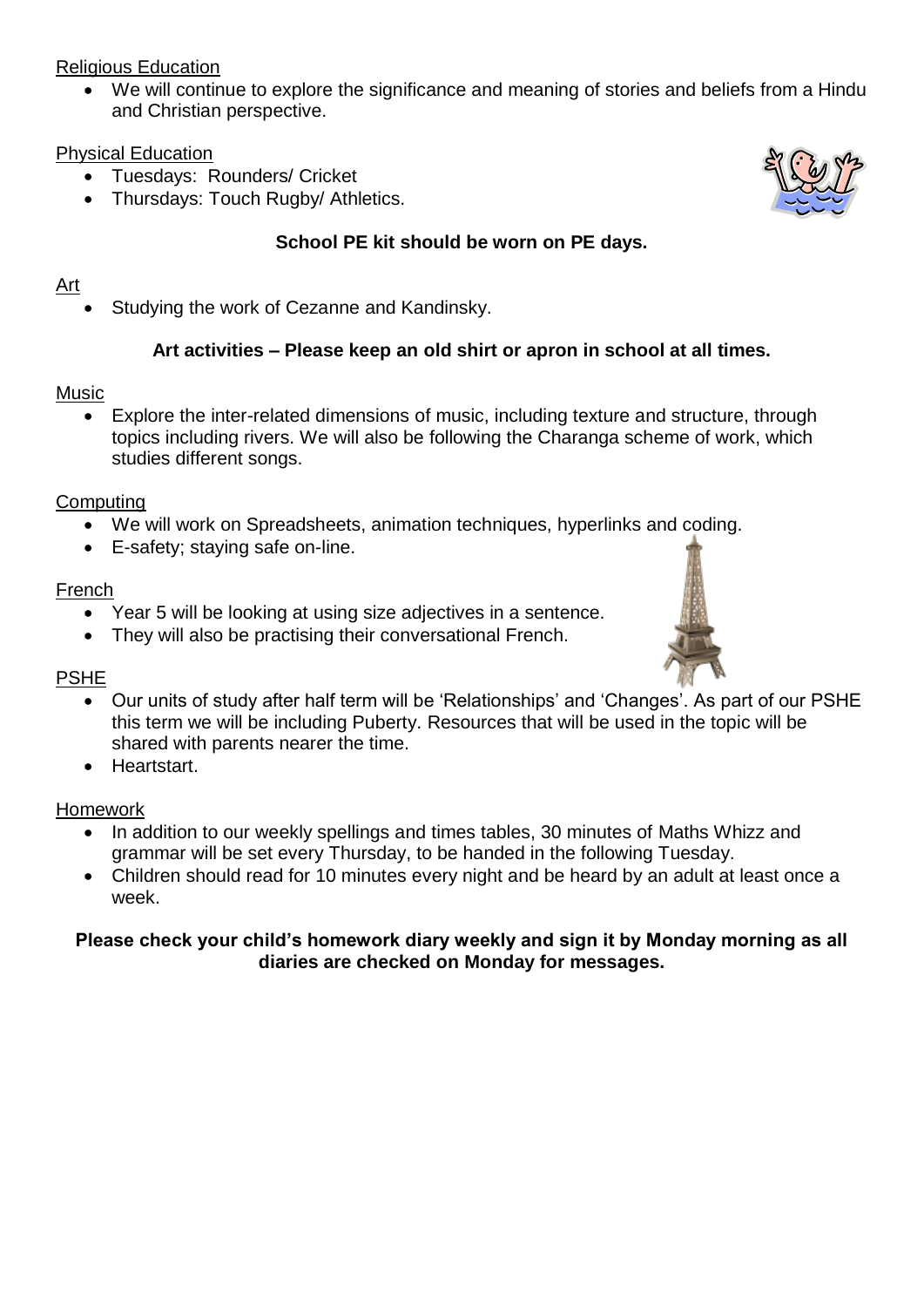#### **Year 6 Adults in Year 6: Mrs Broadhurst, Mrs Alexander, Mrs Griffiths, Mrs Burrell**

#### **Mathematics**

- Revision and consolidating arithmetic
- Ratio and proportion
- Problem Solving

#### English

- The Nowhere Emporium
- Work based on varied texts
- Grammar and Spellings, including Year 5/6 words
- Comprehension on varied stories and novels using Literacy Shed
- Guided reading on various texts including non-fiction, narratives and poetry
- VIPERS

#### Science (and Outdoor Learning)

- Animals and Humans
- Electricity and Circuits
- Year group gardening

#### Design Technology and Computing

- Fairground rides (linked to circuits)
- Programming, Monitoring and Controlling Systems Crumble
- E-safety
- Cooking linked to Eid Celebrations

#### Geography

• The Effects of Climate Change

#### Religious Education

• Islam: What do Muslims do to be committed to their religion?

#### Physical Education

- Athletics
- Cricket
- Tennis

#### Art

- Gustav Klimt impressionist (Gardens)
- Gail Brodholt painter and printmaker (London Scenes)

#### **Art activities – Please keep an old shirt or apron in school at all times.**

#### Music

- Classical Music focusing on the composer Gershwin
- Plastic Waste Charanga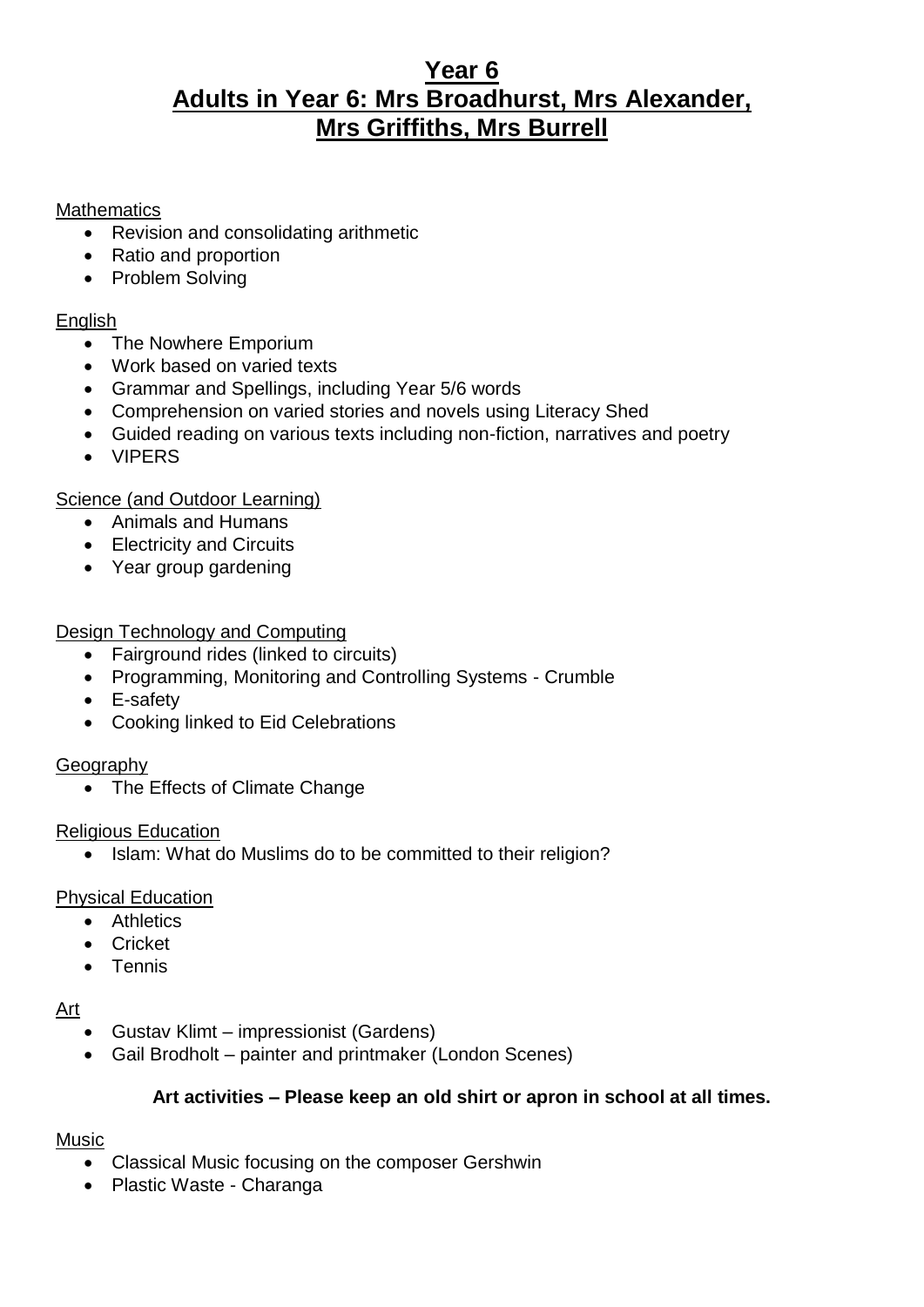#### French

• C'est quel animal? Describing an animal for others to guess what it is.

#### PSHE

• Raising self-esteem; Preparation for change and secondary school; Sex Education and relationships with others.

#### Important Dates:

- Pinewood Gym Thursday 19<sup>th</sup> May
- Horseshoe Lake Thursday 16<sup>th</sup> June (6A) Friday 17<sup>th</sup> June (6B)
- Legoland visit Wednesday  $22<sup>nd</sup>$  June
- Bikeability (to be confirmed)
- Edgbarrow Induction Days Wednesday  $6<sup>th</sup>$  and Thursday  $7<sup>th</sup>$  July
- Year 6 Afternoon Production Monday11th July
- Year 6 Evening Production and Presentations Wednesday  $13<sup>th</sup>$  July
- Leavers' BBQ Friday 15th July

#### **Homework**

Given out on Thursday to be in the following Tuesday:

Spag.com Grammar for Cats, Spelling Frame, Reading, Maths Whizz.

Daily reading of school reading book – (5 times a week) minimum 10 mins. At least once a week read to an adult. To be recorded in Homework Diary.

#### **Please check your child's homework diary regularly and sign it at the end of each week.**